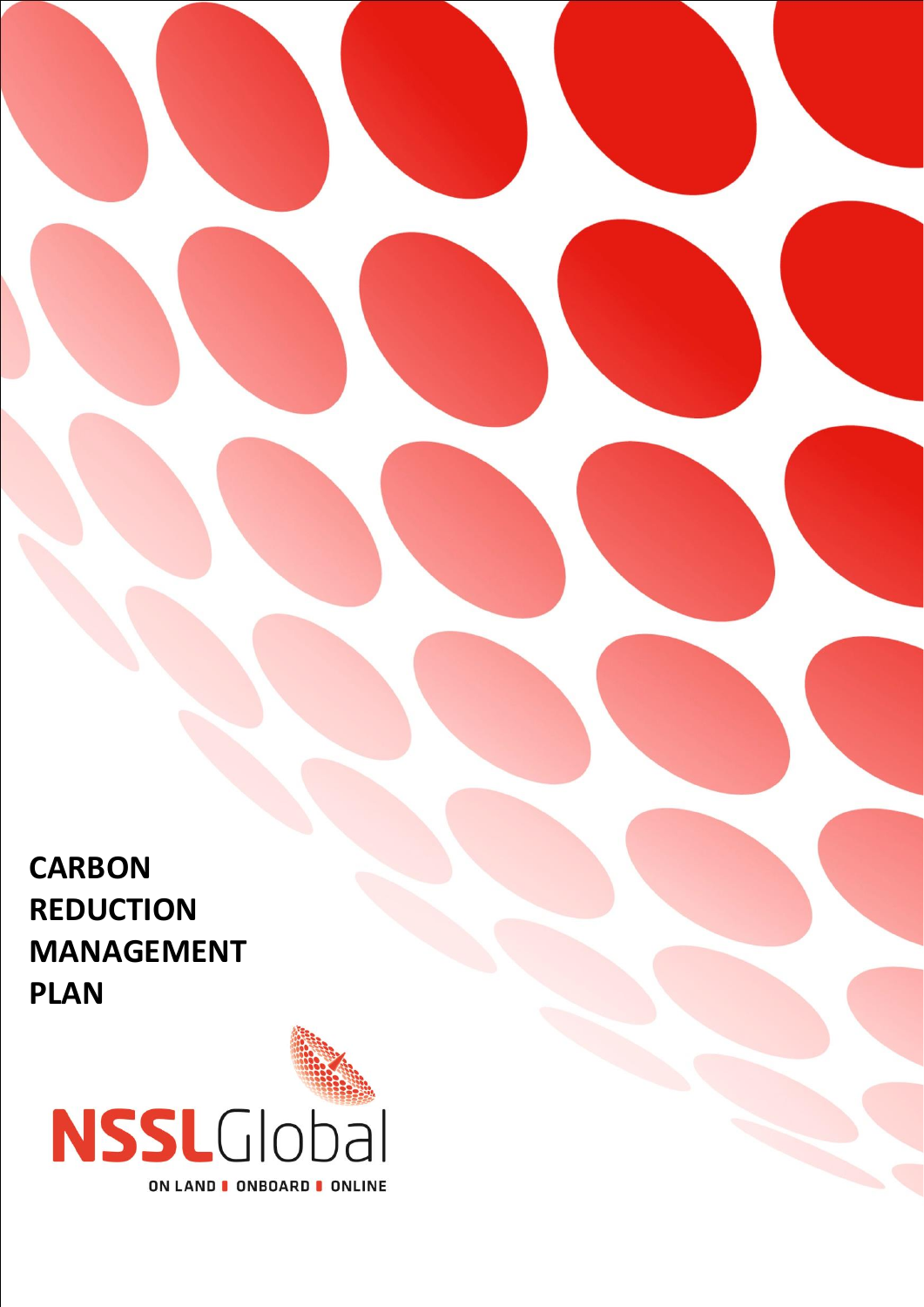

# **Carbon Reduction Management Plan (CRMP)**

# **2021/2035**

# **NSSLGlobal**

Document Reference 20220512-CD-0276

# **Redhill**

NSSLGlobal Ltd 6 Wells Place Gatton Park Business Centre Redhill Surrey RH1 3DR

# **Newcastle**

7 Mercury Court, Orion Business Park, North Shields, Tyne & Wear NE29 7SN

# Author: Martyn Peak, Compliance Manager

Approved by: Sally-Anne Ray – CEO

Date: 12th May 2022

<span id="page-1-0"></span>This document is not to be copied / distributed wholly or in part or its content made known to any other party without the prior consent of the appropriate NSSLGlobal representative. Further copyright is held by NSSLGlobal Ltd and this document may not be reproduced wholly or in part without the prior consent of a NSSLGlobal Ltd authorised representative.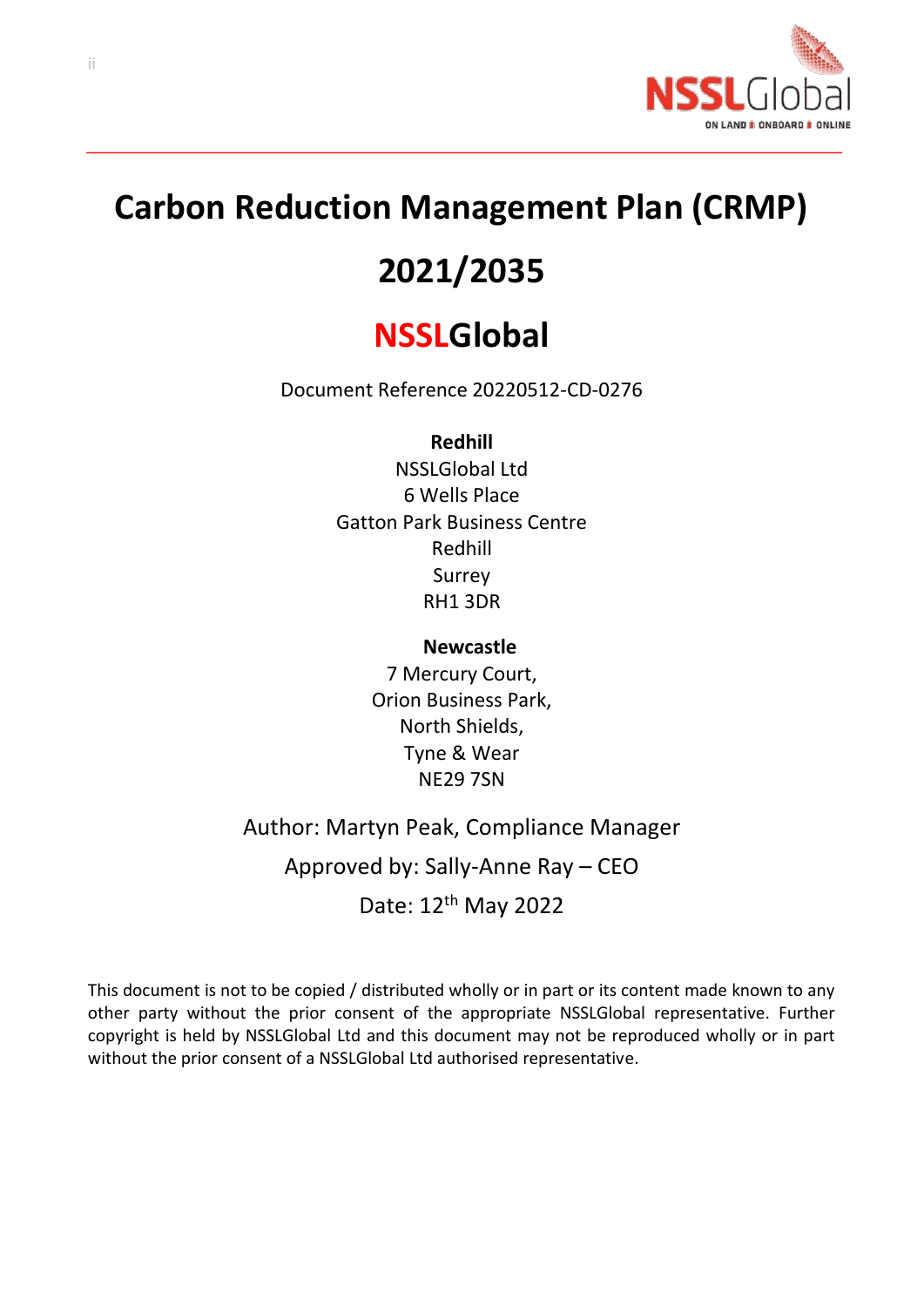

# **Contents**

| 1. |  |
|----|--|
| 2. |  |
|    |  |
|    |  |
|    |  |
|    |  |
|    |  |
|    |  |
|    |  |
| 4. |  |
|    |  |
|    |  |
|    |  |
|    |  |
|    |  |
| 5. |  |
|    |  |
|    |  |
|    |  |
|    |  |
|    |  |
|    |  |
|    |  |
| 6. |  |
|    |  |
|    |  |
|    |  |
|    |  |
|    |  |
|    |  |
|    |  |
|    |  |
|    |  |
|    |  |
| 8. |  |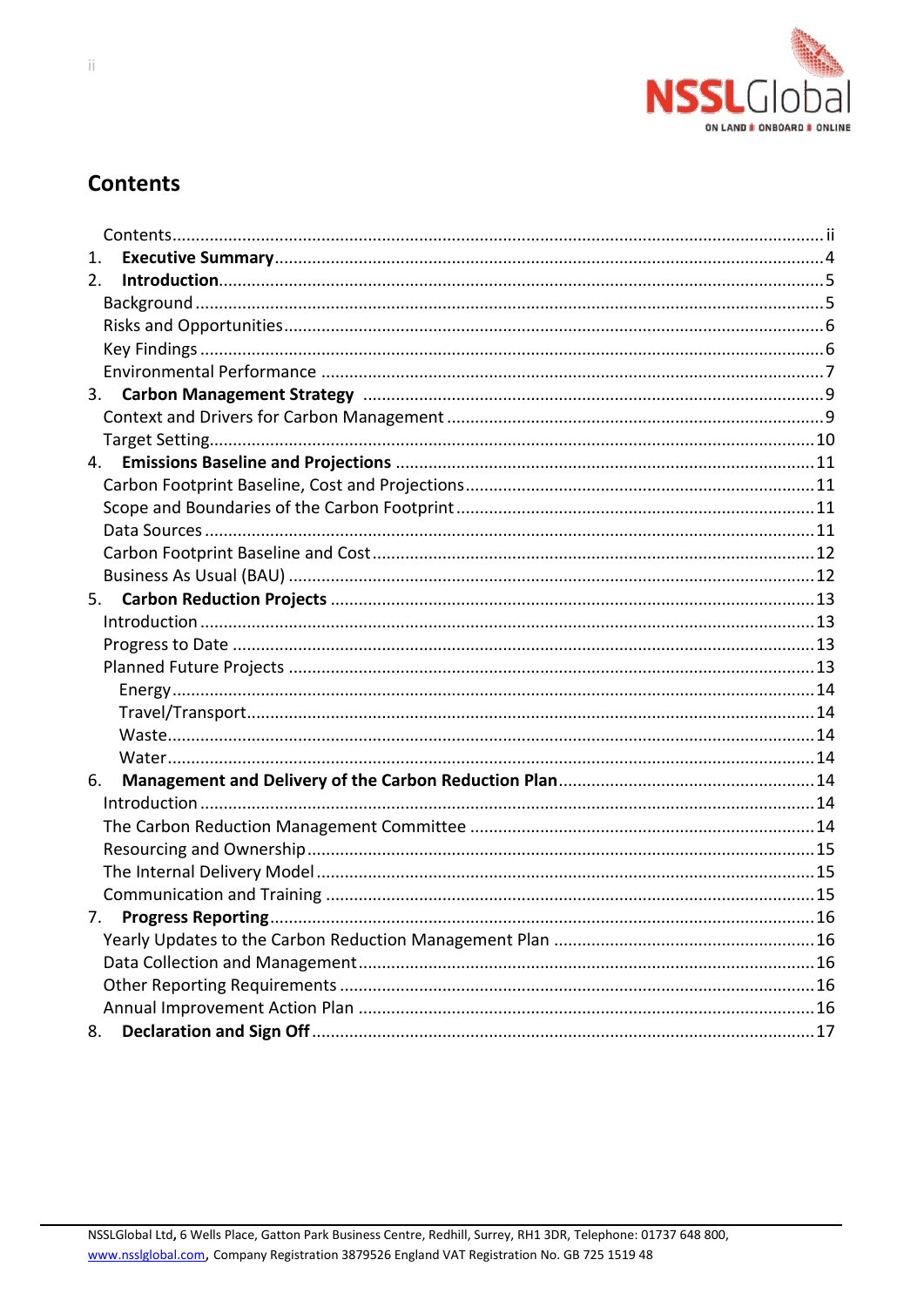

#### **List of Tables**

| Table 1 – Total energy consumption and associated greenhouse gas emissions 2020              |  |
|----------------------------------------------------------------------------------------------|--|
| Table 2 – Total energy consumption and associated greenhouse gas emissions showing renewable |  |
|                                                                                              |  |
| Table 3 – Total energy consumption and associated greenhouse gas emissions from renewable    |  |
|                                                                                              |  |
|                                                                                              |  |

# **List of Figures**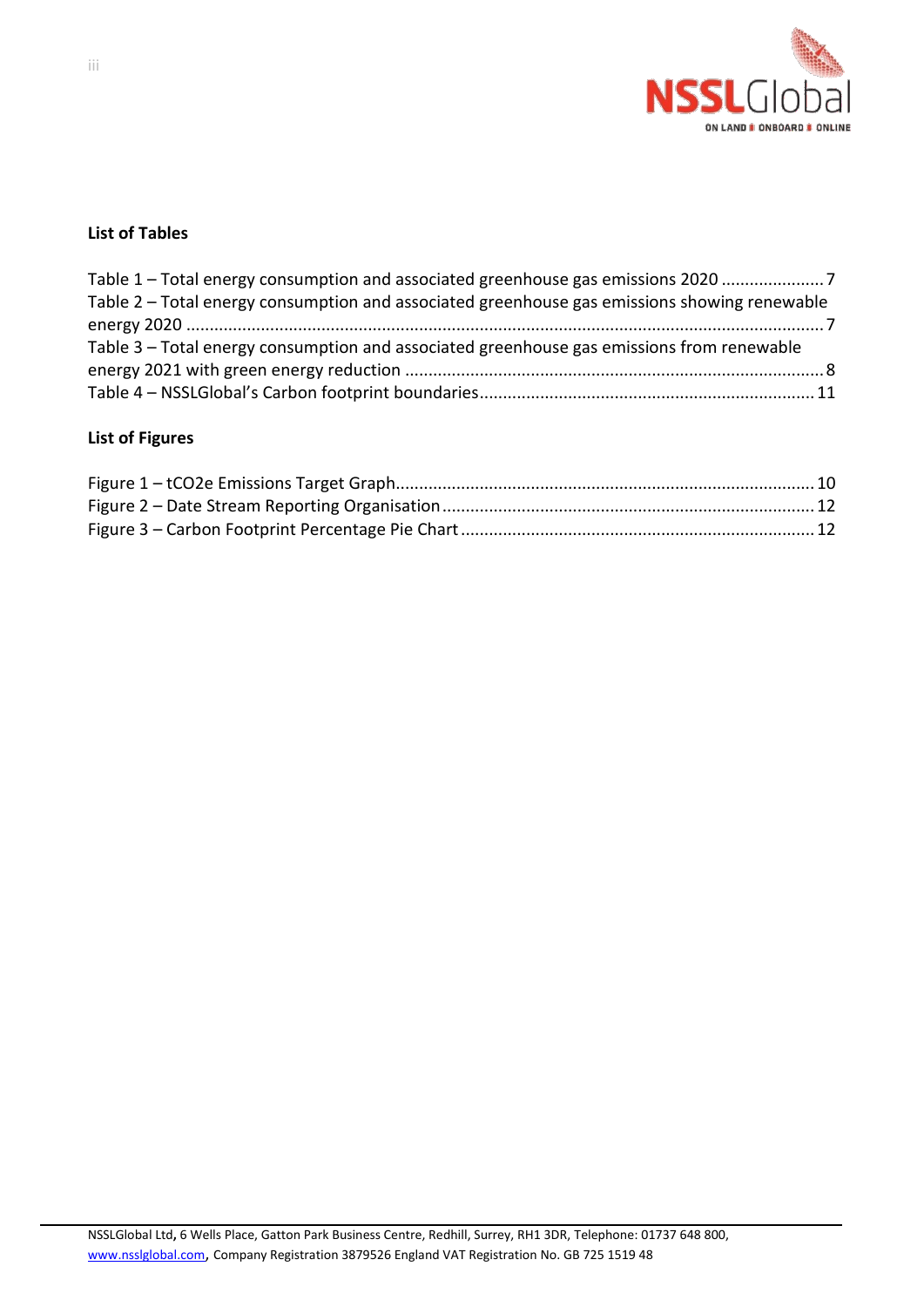

# <span id="page-4-0"></span>**1. Executive Summary**

- 1.1. NSSLGlobal is committed to sustainable development and circular economy action in everything it does and in particular to reduce the companies carbon emissions from the sources that we control directly and have the greatest influence over. These include our two UK buildings, company vehicles and business travel so that by 2050 we will have reduced emissions from its own sites and operations to net zero.
- 1.2. NSSLGlobal is ISO 14001:2015 certified and our corporate Environment Policy strengthens our environmental commitment, no more so than in reducing the company's impact on climate change.
- 1.3. This Carbon Reduction Management Plan (CRMP) sets out the targets to reduce our direct carbon emissions between now and 2035 and 2050 alongside the actions NSSLGlobal has already taken or will take across our UK sites at Redhill and Newcastle and which includes all staff working within the UK or travelling abroad from the UK to fulfil work commitments. The same processes we use to identify carbon emissions reduction will also identify and realise financial savings through improved efficiency in the procurement and operation of our buildings, equipment and transport. The actions outlined within this CRMP form part of our efficiency plan to reduce consumption and harm to the environment whilst at the same time wherever possible reducing costs.
- 1.4. In our first year of reporting the 2020 carbon footprint was calculated to be 342.9 tonnes of carbon dioxide equivalent ( $tCO<sub>2</sub>e$ ) and covered electricity, gas consumption and transport, and this is used as our baseline<sup>1</sup> noting that 2020 was during a pandemic year.
- 1.5. NSSLGlobal has set itself an ambitious target to reduce its total annual carbon footprint by 172 tCO<sub>2</sub>e by the end of financial year 2035 meeting our aspiration of a 50% reduction based upon the 2020 footprint; this aligns with our parent company's <sup>2</sup>aspirations and carbon reduction plans. We also aspire to reduce to 0% by 2050 in line with the UK government commitment.
- 1.6. Reductions will be achieved through a range of projects including use of green energy, the use of more efficient lower emission transport and awareness raising initiatives and informing and involving staff in its environmental activities.
- 1.7. The Sponsor for this CRMP is the CEO, who will be assisted in its delivery by the Compliance and Safety Manager who will oversee the CRMP. NSSLGlobal has also introduced Green Champions to enhance communication and raise awareness by actively promoting and monitoring environmental projects both locally and among wider stakeholders. This role will be carried out by nominated members of the OH&S &E committee, the management team and nominated enthusiastic employees.
- 1.8. This CRMP is viewed as a 'live' document and it is envisaged that there may be changes on an annual basis as planning assumptions become a reality or the company's strategy changes. To ensure the CRMP remains 'fit for purpose' to deliver targeted carbon savings, this document will be reviewed on at least an annual basis as part of the Environmental

<sup>1</sup> 2020 baseline was during the COVID-19 lockdown so is not fully representative of our actual output that would have been used in a typical business year without the pandemic effects and as such future reporting statistics may need to be reviewed with this in mind.

<sup>2</sup> Arendals Fosskompani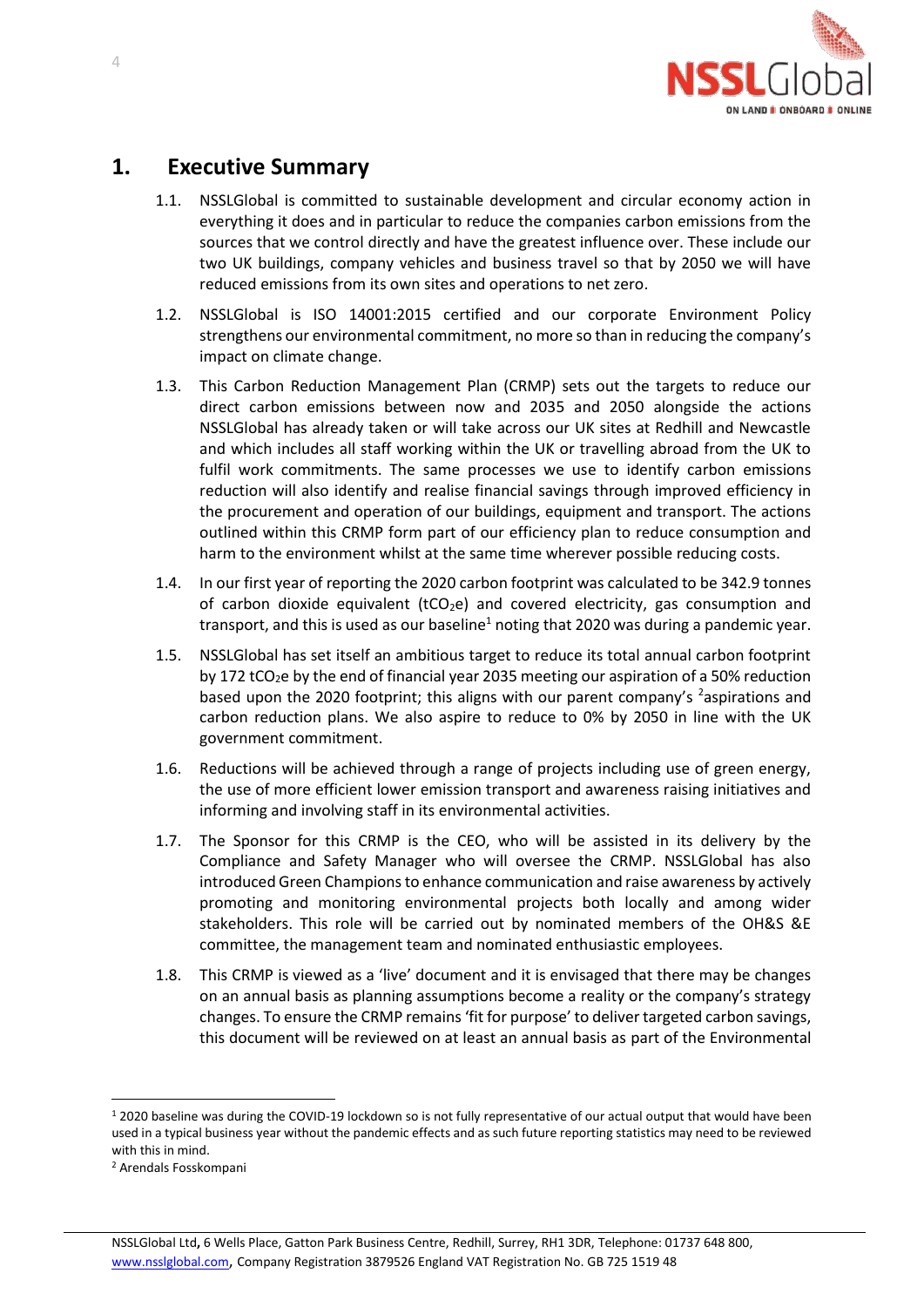

Management System Senior Management review meeting which generally sits each February and with resources and update meeting in July.

# <span id="page-5-1"></span><span id="page-5-0"></span>**2. Introduction**

# **2.1. Background**

- 2.1.1. The Intergovernmental Panel on Climate Change (IPCC) Special Report states 'Global Warming of 1.5°C' (2018) is clear on the causes and the effects of climate change on the world'. The report states that the primary driver of long-term global warming is carbon dioxide emissions (CO2) and that global temperatures relate to increased cumulative CO2 emissions from human activity, primarily from energy use. This will result in significant loss of ecosystems and biodiversity along with increased impacts on human health and the economy. The world is already around 1°C warmer than preindustrial times and is currently on track to reach between 3 - 4°C global temperature increase by 2100 if no action is taken.
- 2.1.2. The United Nations Framework Convention on Climate Change (UNFCC) Paris Agreement (2015), to which the UK is a signatory, aims to:

*"Strengthen the global response to the threat of climate change by keeping a global temperature rise this century well below 2°C above pre-industrial levels and to pursue efforts to limit the temperature increase even further to 1.5°C."*

- 2.1.3. The United Kingdom (UK) is committed to deliver on the Paris Agreement by vigorously pursuing a target to reduce greenhouse gas (GHG) emissions to 'net zero' by 2050, ending the UK's contribution to global warming within 28 years. This was enshrined in law in June 2019 through amendments to the 2050 GHG emissions reduction target in the Climate Change Act 2008 from at least 80% to at least 100%, otherwise known as 'net zero'. The Conference of Parties (COP) 26 continued the push for further reductions in emissions.
- 2.1.4. NSSLGlobal's CRMP demonstrates our commitment to reduce greenhouse gas emissions from our own sites and operations with the aim of having net zero greenhouse gas emissions by 2050 or sooner. We have used guidance from PPN 06/21 Carbon Reduction Plan guidance in the generation of this CRMP.
- 2.1.5. As NSSLGlobal Ltd is classified as a large unquoted company under the definitions set in Section 465 and 466, Chapter 15 of Companies Act 2006, it needs to comply with the new government legislation implemented by The Companies (Directors' Report) and Limited Liability Partnerships (Energy and Carbon Report) Regulations 2018 ("the 2018 Regulations") on Streamlined Energy and Carbon Reporting (SECR). To fulfil this commitment, we have measured our UK Energy and greenhouse gas emissions as classified within scope 1, 2 & mandatory elements of scope 3 (of the SECR) which are presented in tables 1, 2 & 3. This statement excludes non-mandatory elements of scope 3 emissions as these are not material to our organisation activities.
- 2.1.6. The Redhill site building (leased) was built in the early 1990's and comprises of a front two-storey office block structure with a small workshop (test and configuration area) and a large store room/small warehouse with space to the rear which was partly converted into office space. The two-storey office block is a brick/block construction with concrete slabs and a low-slope intersecting roof. Daylight is provided to the building through double-glazed, tinted windows across approximately 30% of the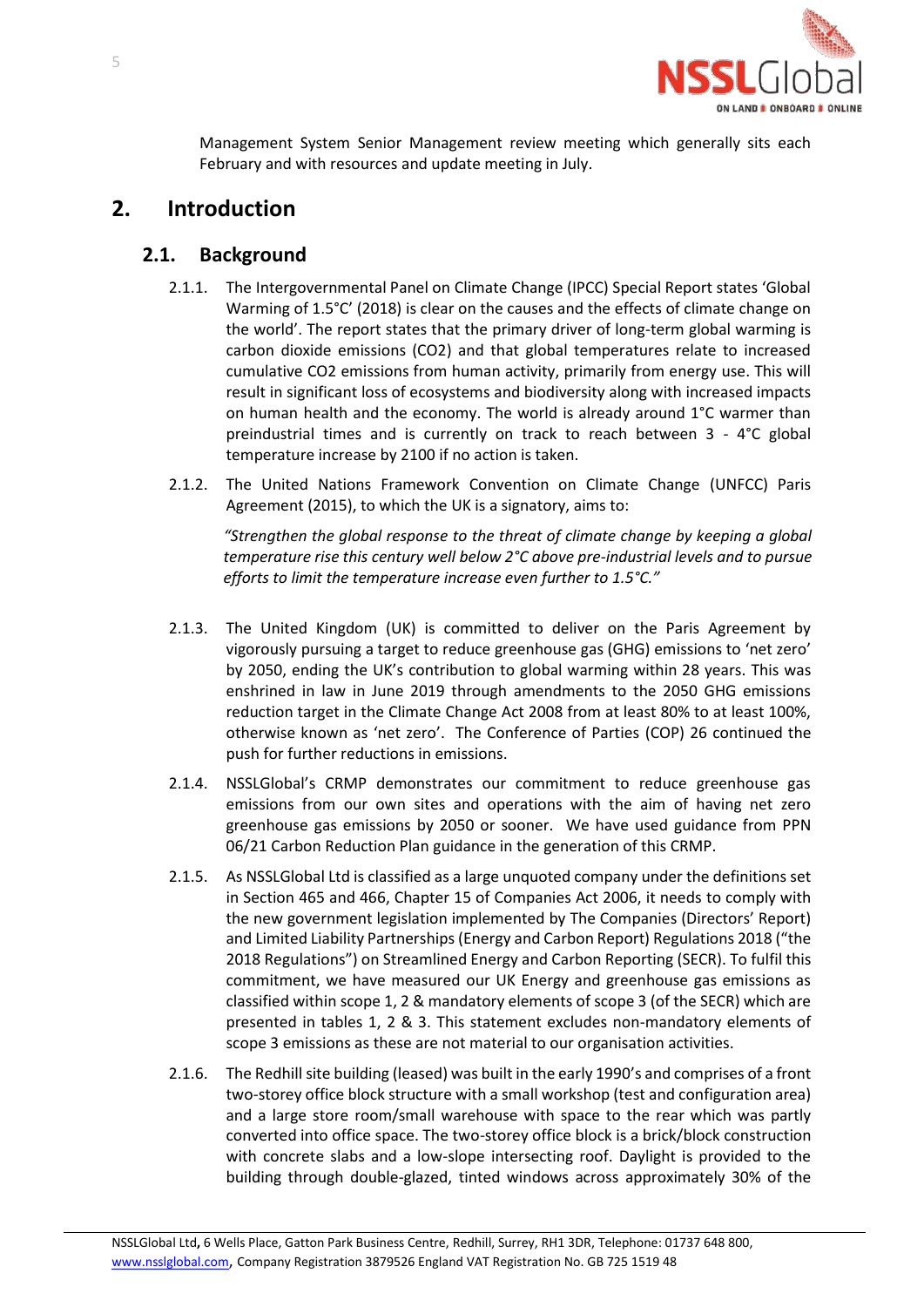

building façade. The warehouse section, which is partly converted into office space with an additional mezzanine area is a typical industrial type structure of steel portal frames, and metal cladding insulated sheets.

- 2.1.7. The Newcastle site building (leased) was built in the early 2000's and comprises of a two-storey office block structure with a small workshop (test and configuration area) and small open store room on the ground floor and office space on the first floor. The building is a two-storey office block is a brick/block construction with concrete slabs has double glazed doors and windows.
- 2.1.8. Both buildings have Energy Performance Certificates which are on display.
- 2.1.9. Across both sites NSSLGlobal has a total of 118 employees of which 43% in 20213 travelled for business purposes at least once a year with our engineering and sales team traveling monthly or even weekly both within the UK and abroad. Typically, employees travel to their local office by car, bus or train and 57% are either within 10 miles of the office or work from home.
- 2.1.10. The key issues facing NSSLGlobal comprise the changes to the buildings, staff numbers and increasing energy consuming equipment and facilities, all of which will have significant impacts on future carbon emissions. NSSLGlobal's CMC will take measures to adapt the CRMP to any potentially significant impacts on achieving CRMP targets. The planned reduction of emissions is shown in the graph at Figure 3 for the 2035 target.
- 2.1.11. Baseline emissions are a record of the greenhouse gases that have been produced in the past and were produced prior to the introduction of any strategies to reduce emissions. Baseline emissions are the reference point against which emissions reduction can be measured. Initially this will be based on NSSLGlobal's SECR statement and the emissions of 2020, it should be noted this was during the COVID 19 pandemic and the lock down period so and initial rise in emissions from 2020 is expected.

## <span id="page-6-0"></span>**2.2. Risks and Opportunities**

2.2.1. In the climate risk assessment, three potential climate scenarios were defined: the Green Revolution (IPCC RCP 1.9), the delayed transition (IPCC RPC 4.5) and the climate crisis (IPCC RCP 60). These scenarios laid the foundation for further investigation of possible risks and opportunities in our value chain. A scenario workshop was held in order to identify risks and opportunities in different scenarios and these were sorted in a likelihood versus consequence matrix, this enabled the material risks and opportunities to be defined.

## <span id="page-6-1"></span>**2.3. Key Findings**

2.3.1. Opportunities

Market:

- Reduce climate footprint through increased circularity and reduction of waste.
- Demand for sustainable product offering and knowledge on green solutions.
- Gain investor/client confidence through climate risk and impact reporting.
- **•** Demand for products and services enabling resource efficiency.

<sup>3</sup> Noting that 2021 was a COVID year so travel was restricted.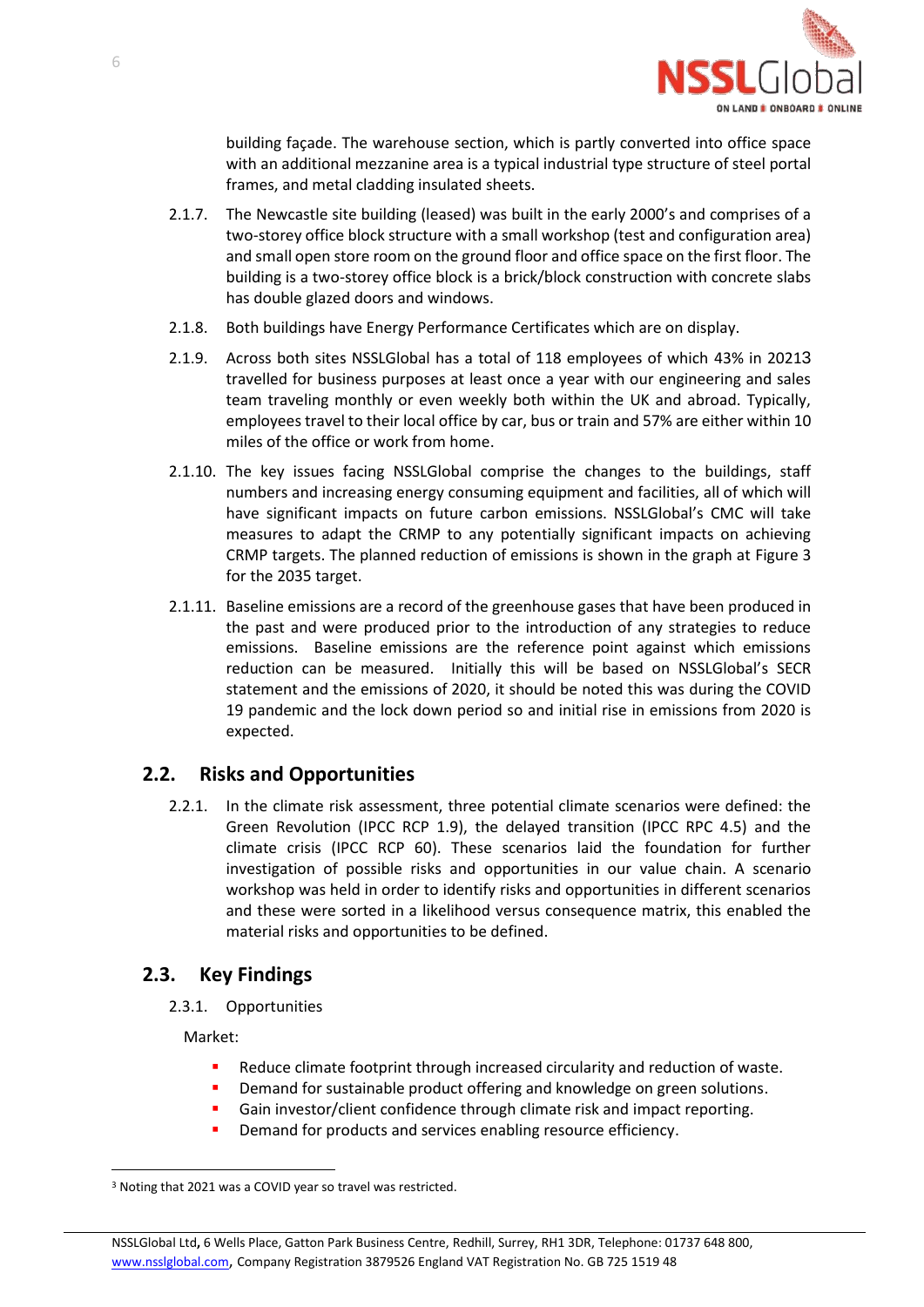

#### 2.3.2. Risks

- Regulatory Carbon tax and mechanisms affect the price of products and services.
- Market Cost of utilities rising (Gas, electricity and water supplies).
- **E** Acute Impacts Weather events disrupting the supply chain and production activities.
- **•** Chronic impacts Heatwaves and flooding putting employee health, safety and the environment at risk, both in our own operations and in the supply chain.

# <span id="page-7-0"></span>**2.4. Environmental Performance**

2.4.1. NSSLGlobal decided to follow and adapt, for SECR reporting, a widely recognised Greenhouse Gas Reporting Protocol – Corporate Standard methodology. As at 31st December 2020 the company's total energy consumption and associated greenhouse gas emissions from Scope 1, Scope 2 and mandatory elements of Scope 3 for SECR Year 1 reporting period are shown in Table 1.

| <b>Energy Type:</b>      |                  | <b>Energy Use</b><br>(kWh) | % Split<br>(kWh) | <b>Emissions</b>         | % Split              |
|--------------------------|------------------|----------------------------|------------------|--------------------------|----------------------|
|                          |                  |                            |                  | (tCO <sub>2</sub> e/yr.) | (tCO <sub>2</sub> e) |
| <b>Combustion of Gas</b> | (Scope 1)        | 842,277                    | 51.23%           | 154.9                    | 45.17%               |
| Electricity              | (Scope 2)        | 576,196                    | 35.05%           | 134.3                    | 39.18%               |
| Transport                | (Scope 1 & 3)    | 225,539                    | 13.72%           | 53.7                     | 15.66%               |
| <b>Total</b>             | (Scope 1, 2 & 3) | 1,644,013                  | 100.00%          | 342.9                    | 100.00%              |

<span id="page-7-1"></span>**Table 1** – Total energy consumption and associated greenhouse gas emissions 2020.

<span id="page-7-2"></span>**Table 2 –** Total energy consumption and associated greenhouse gas emissions showing renewable energy 2020.

| <b>Energy Type:</b>  |                  | <b>Energy Use</b><br>(kWh) | % Split<br>(kWh) | <b>Emissions</b>         | % Split              |
|----------------------|------------------|----------------------------|------------------|--------------------------|----------------------|
|                      |                  |                            |                  | (tCO <sub>2</sub> e/yr.) | (tCO <sub>2</sub> e) |
| Combustion of<br>Gas | (Scope 1)        | 842,277                    | 51.23%           | 154.9                    | 74.26%               |
| Electricity          | (Scope 2)        | 576,196                    | 35.05%           | 0.00                     | 0.00%                |
| Transport            | (Scope 1 & 3)    | 225,539                    | 13.72%           | 53.7                     | 25.74%               |
| <b>Total</b>         | (Scope 1, 2 & 3) | 1,644,013                  | 100.00%          | 208.6                    | 100.00%              |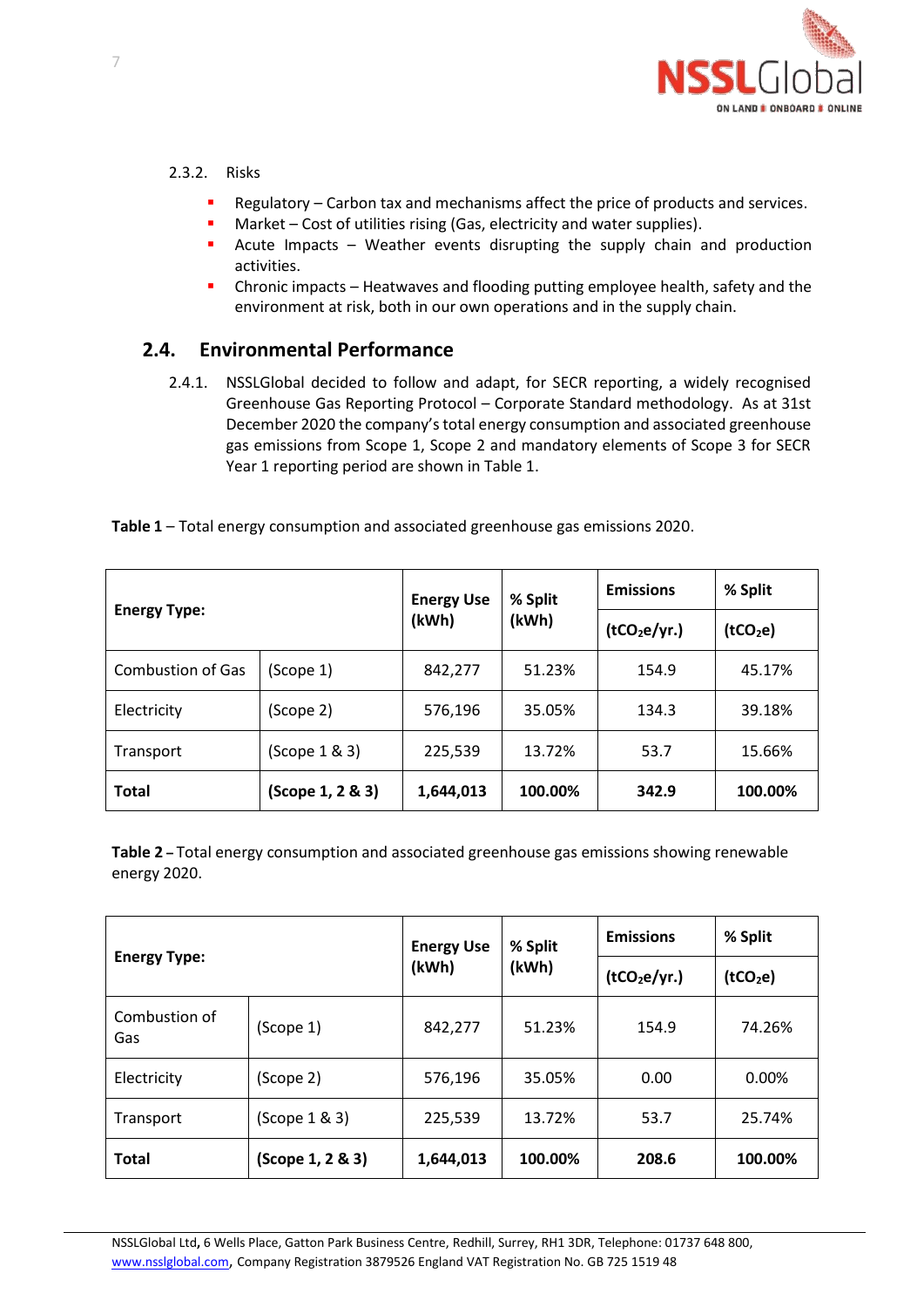

- 2.4.2. NSSLGlobal is looking to reduce its GHG emissions and contribute to tackling climate change. Therefore, we decided to purchase our electricity from 100% renewable energy sources, this will allow us to reduce our GHG emissions by  $134.3$  tCO<sub>2</sub>e in the reporting period and with similar reduction figures annually.
- 2.4.3. As at  $31<sup>st</sup>$  December 2020 the company's total energy consumption and associated greenhouse gas emissions from Scope 1 and mandatory elements of Scope 3 with electricity from renewable energy for SECR Year 1 reporting period are shown in Table 3. The 5 subsets of Scope 3 (Business travel, employee commuting, waste generated in operations, upstream transportation and distribution and downstream transportation and distribution) will be reported on for the year 2022 as insufficient data was available for 2020 and 2021 and there was no direct requirement at the time.
- 2.4.4. Table 3 shows the associated greenhouse gas emissions for 2021 with the renewable energy figure set in brackets. These are reflected on the tCO2e Emissions Target Graph at Figure 3. There is a slight increase in the combustion of gas for heating and this is considered due to the workforce returning to the office during the COVID 19 pandemic, on a positive note the electricity figures are reduced and this is due to our existing projects see paragraph 5.2.

| <b>Energy Type:</b>      |                  | <b>Energy Use</b><br>(kWh) | % Split<br>(kWh) | <b>Emissions</b>                       | % Split              |
|--------------------------|------------------|----------------------------|------------------|----------------------------------------|----------------------|
|                          |                  |                            |                  | (tCO <sub>2</sub> e/yr.)               | (tCO <sub>2</sub> e) |
| <b>Combustion of Gas</b> | (Scope 1)        | 1,017,033                  | 56.78%           | 186.3                                  | 52.08%               |
| Electricity              | (Scope 2)        | 583,619                    | 32.58%           | 123.9 (0 as<br>green energy<br>supply) | 34.65%               |
| Transport                | (Scope 1 & 3)    | 190,621                    | 10.64%           | 47.5                                   | 13.27%               |
| <b>Total</b>             | (Scope 1, 2 & 3) | 1,791,273                  | 100.00%          | 357.7 (233.8)                          | 100.00%              |

<span id="page-8-0"></span>**Table 3** – Total energy consumption and associated greenhouse gas emissions from renewable energy 2021 with green energy reduction

- 2.4.5. The Energy Savings and Opportunities Scheme (ESOS) Phase 2 assessment was completed in October 2020. The ESOS Audit is the route used across the group to achieve compliance. The audit type chosen was a Type 1, as defined by ISO 50002: a basic energy audit which defines high level opportunities and has enough detail to develop low cost/short payback opportunities.
- 2.4.6. As a result of the ESOS energy audit, a number of energy-saving opportunities were identified. The recommendations provided detailed the potential energy savings and the implementation costs were estimated to assists with planning and decision making, there were simple payback period calculations provided for each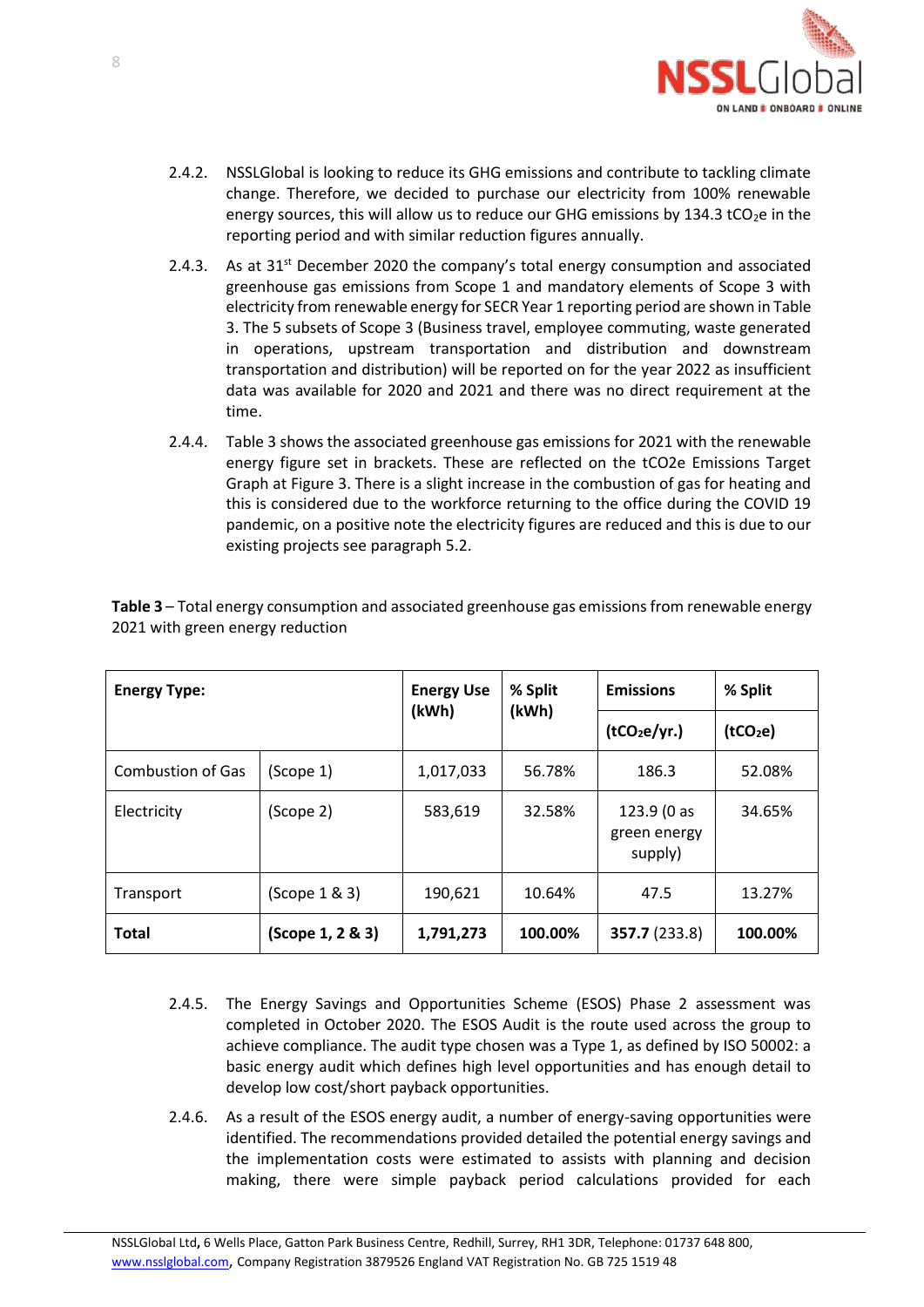

recommendation. A number of the recommendations were initially adopted and set as environmental objectives at the EMS Senior Management Review meeting held in February 2021.

2.4.7. An inspection of the air conditioning systems TM44:2012 edition was undertaken on the 11th June 2021 by an inspector accredited to the National Occupational Standard in accordance with CIBSE's methodology which identified further savings. These savings will eventually lead to further reductions in our carbon footprint within 5 years.

# <span id="page-9-1"></span><span id="page-9-0"></span>**3. Carbon Management Strategy**

#### **3.1. Context and Drivers for Carbon Management**

- 3.1.1. NSSLGlobal faces a complex set of drivers which set the context for carbon management. Crucially, the organisation recognises that these cannot and should not be viewed in isolation from each other or the principal goal of continuously minimising its environmental impact whilst maximising its contribution to society and the economy.
- 3.1.2. Ultimately, a strong performance with respect to carbon emission reduction should deliver financial benefits to the company by mitigating the risks associated with e.g., increases in energy tariffs and levies.
- 3.1.3. The following represent the key carbon drivers for NSSLGlobal:
	- UK & European targets.
	- Carbon Reduction Commitment Energy Efficiency Scheme (CRC EES).
	- Climate of reducing financial allocations.
	- Rising energy costs.
	- Principle that investments in carbon reduction are generally associated with commensurate reductions in future expenditure.
	- The need to eliminate waste of resources and to increase efficiency.
	- The organisation's own carbon management targets.
	- Depletion of the world's finite resources.
	- Acute and chronic impacts.
	- The ethical argument of "It's the right thing to do".
- 3.1.4. While reducing the financial and legal risks posed by various legislative requirements is a significant driver behind NSSLGlobal's carbon management programme there are other factors supporting the need for improving energy efficiency and reducing carbon emissions.
	- **Cost saving:** The case for carbon reduction is strengthened by current financial constraints requiring reduced operating costs whilst maintaining effective service delivery.
	- **Reputational benefit**: By delivery of sustained carbon reductions, NSSLGlobal will be viewed as an exemplar enhancing the organisation's broader sustainability credentials.
	- **Improved staff satisfaction**: Studies have identified a correlation between an organisation with strong environmental performance and high staff satisfaction.
	- Improved engagement with key stakeholders: Key stakeholders of NSSLGlobal, including the local community, are increasingly focusing on sustainability.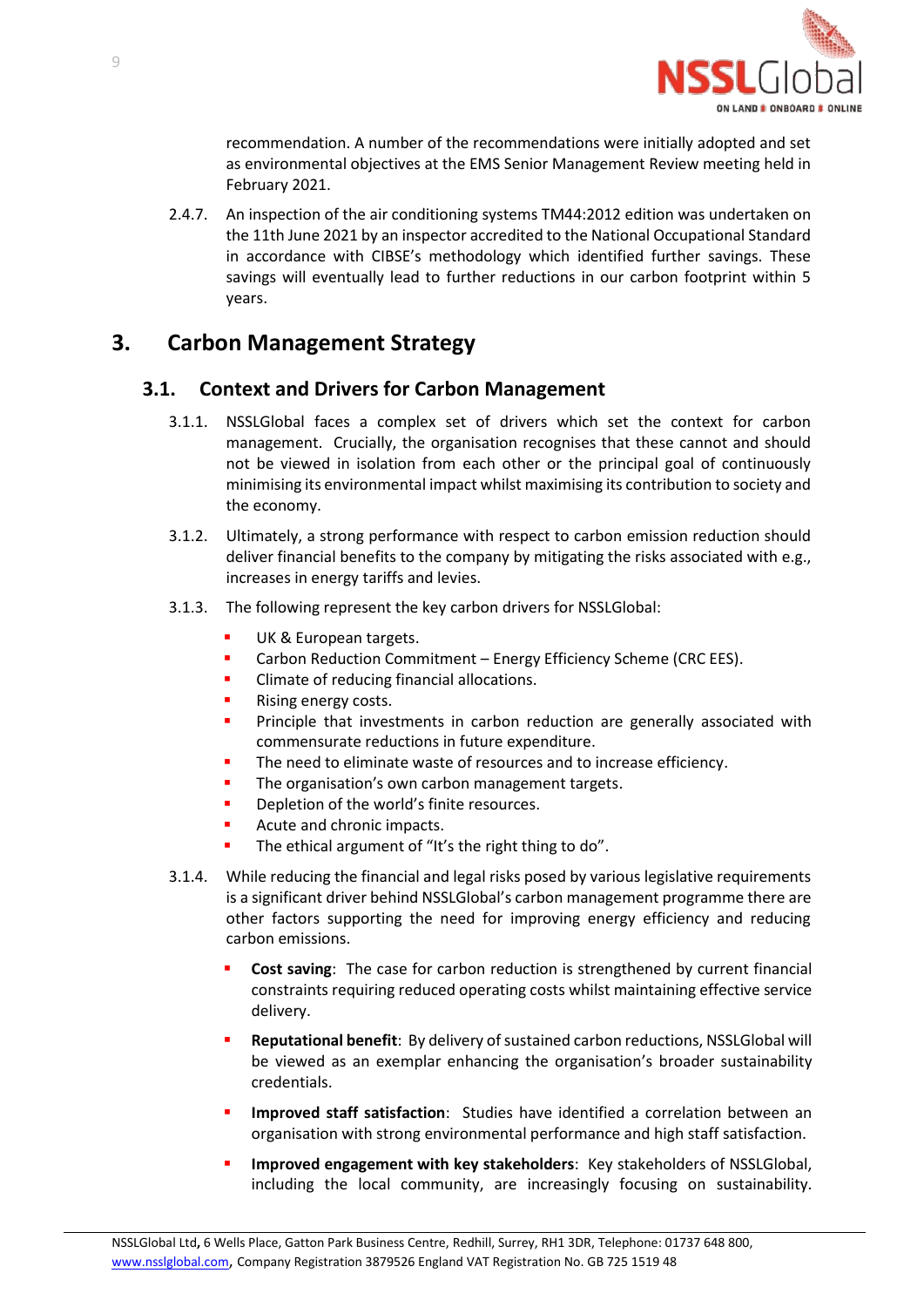

NSSLGlobal's engagement and enhanced commitment will improve the relationship with these stakeholders.

## <span id="page-10-0"></span>**3.2. Target Setting**

- 3.2.1. As detailed in our Executive Summary, NSSLGlobal emissions target is to reduce GHG emissions by 50% by 2035 compared with the 2021 (scope 1 & 2). The target is aligned with the Paris agreement to limit the global temperature increase to well below 2oC. We also aim to introduce targets to reduce emissions from our value chain (scope 3 emissions) and have resource efficiency targets where required.
- 3.2.2. The analysis shows that, with the current projects in place detailed in section [5](#page-13-0) and the anticipated BAU, carbon emissions will decrease throughout the duration of the CRMP to reach 172 tCO2e by 2035.
- 3.2.3. Based on this analysis, NSSLGlobal will therefore commit to a maximum target of 172 tCO2e (50%) reduction on the 2020 carbon footprint by 2035.
- 3.2.4. NSSLGlobal is likely to achieve our emission reduction target if all projects were to be implemented in accordance with the intended timescales.
- 3.2.5. The strategy going forward is to develop a long term plan for NSSLGlobal's infrastructure, including heating, cooling, power and water which will contribute to carbon emission reductions.
- 3.2.6. The associated cost may de/increase due to areas outside our control. Although NSSLGlobal has no control over utility, petrol, waste and water costs (limited through procurement choices and market prices), however it can control the amount of each used. In order to reduce the financial burden, NSSLGlobal must reduce the amount of carbon emissions.



<span id="page-10-1"></span>**Figure 1** – tCO2e Emissions Target Graph.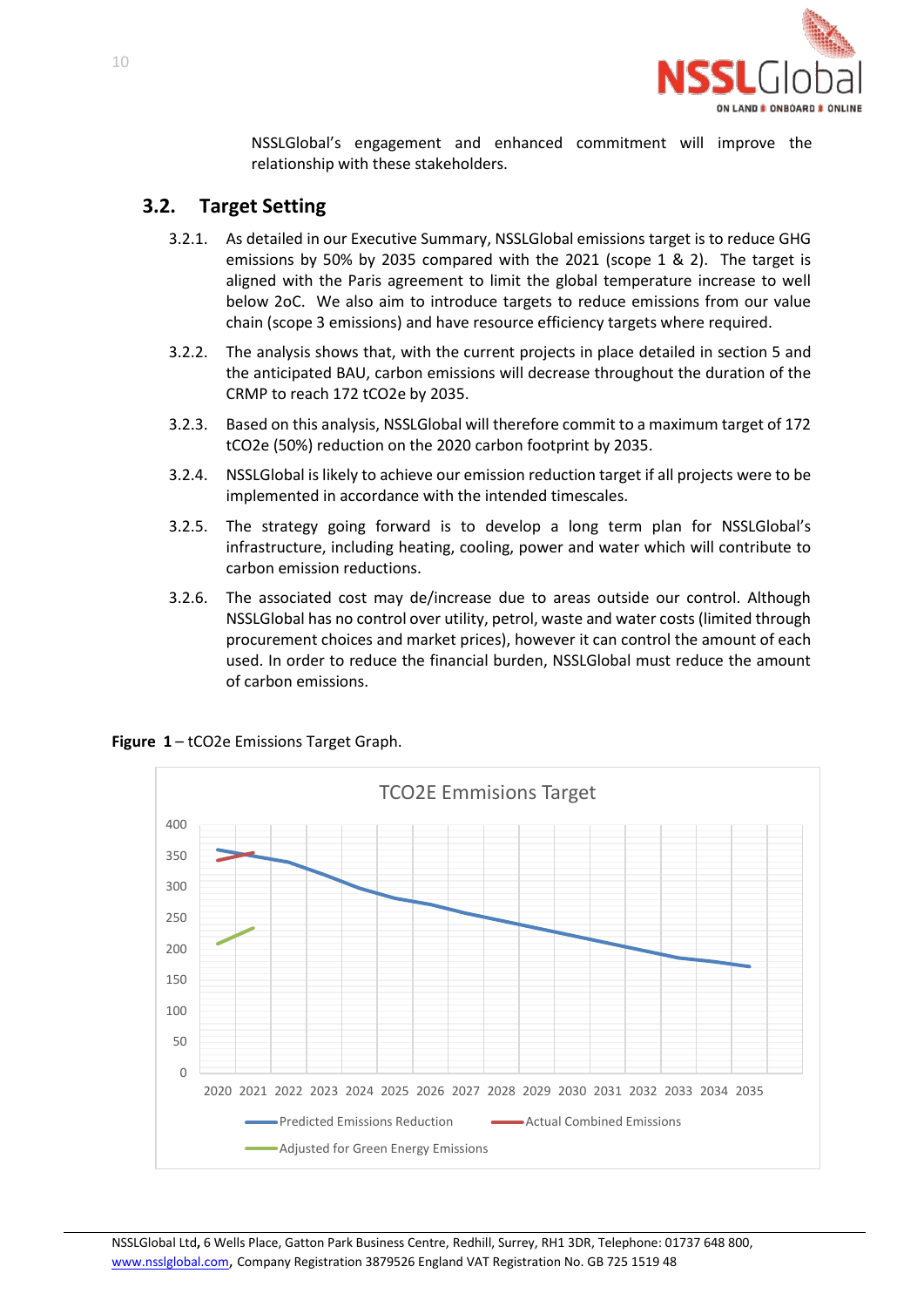

# <span id="page-11-1"></span><span id="page-11-0"></span>**4. Emissions Baseline and Projections**

## **4.1. Carbon Footprint Baseline, Cost and Projections**

4.1.1. This section covers the establishment of the NSSLGlobal's carbon footprint, associated cost and 'Business As Usual' (BAU) cost projections.

## <span id="page-11-2"></span>**4.2. Scope and Boundaries of the Carbon Footprint**

- 4.2.1. The resources to be included in a carbon footprint are defined in relation to two boundaries, the organisational and the operational boundary. Definition of the boundaries is determined by the extent of the sites, goods and services over which NSSLGlobal has operational control, and the availability of good quality data.
- 4.2.2. In keeping with the Greenhouse Gas Protocol (World Resources Institute (WRI) 2004), the operational boundary should include all Scope 1 and Scope 2 emissions (e.g., onsite fuel combustion, company owned vehicles and purchased electricity consumption). Scope 3 emissions (e.g., waste, water, commuting and business travel including air travel) are considered discretionary but are included where data is available. No train, upstream or downstream transport details have been included as data is unavailable. These are shown i[n Table](#page-7-1) 1.

<span id="page-11-4"></span>**Table 4** – NSSLGlobal's Carbon footprint boundaries.

| Category                     | <b>Function</b>                  | <b>Emissions Source</b>                                   |
|------------------------------|----------------------------------|-----------------------------------------------------------|
| Offices (Redhill & Tyneside) | Office and stores areas, travel. | Electricity, gas, water, waste, fuel,<br>business travel. |

#### <span id="page-11-3"></span>**4.3. Data Sources**

- 4.3.1. The data sources used in our CRMP are based on robust data provided. The main streams of data (consumption and costs) input are as follows:
	- i) Stationary Sources
	- **Electricity NSSLGlobal Energy Management process, utility provider billing.**
	- Natural Gas NSSLGlobal Energy Management process, utility provider billing.
	- ii) Water (Domestic)
	- Metered water provider billing.
	- iii) Waste
	- **■** Mixed waste recycled Waste Reports.
	- Waste for Energy from Waste (EfW) Waste Reports.
	- Non-recyclable waste Waste Reports.
	- iv) Transport
	- NSSLGlobal owned fleet.
	- NSSLGlobal grey fleet.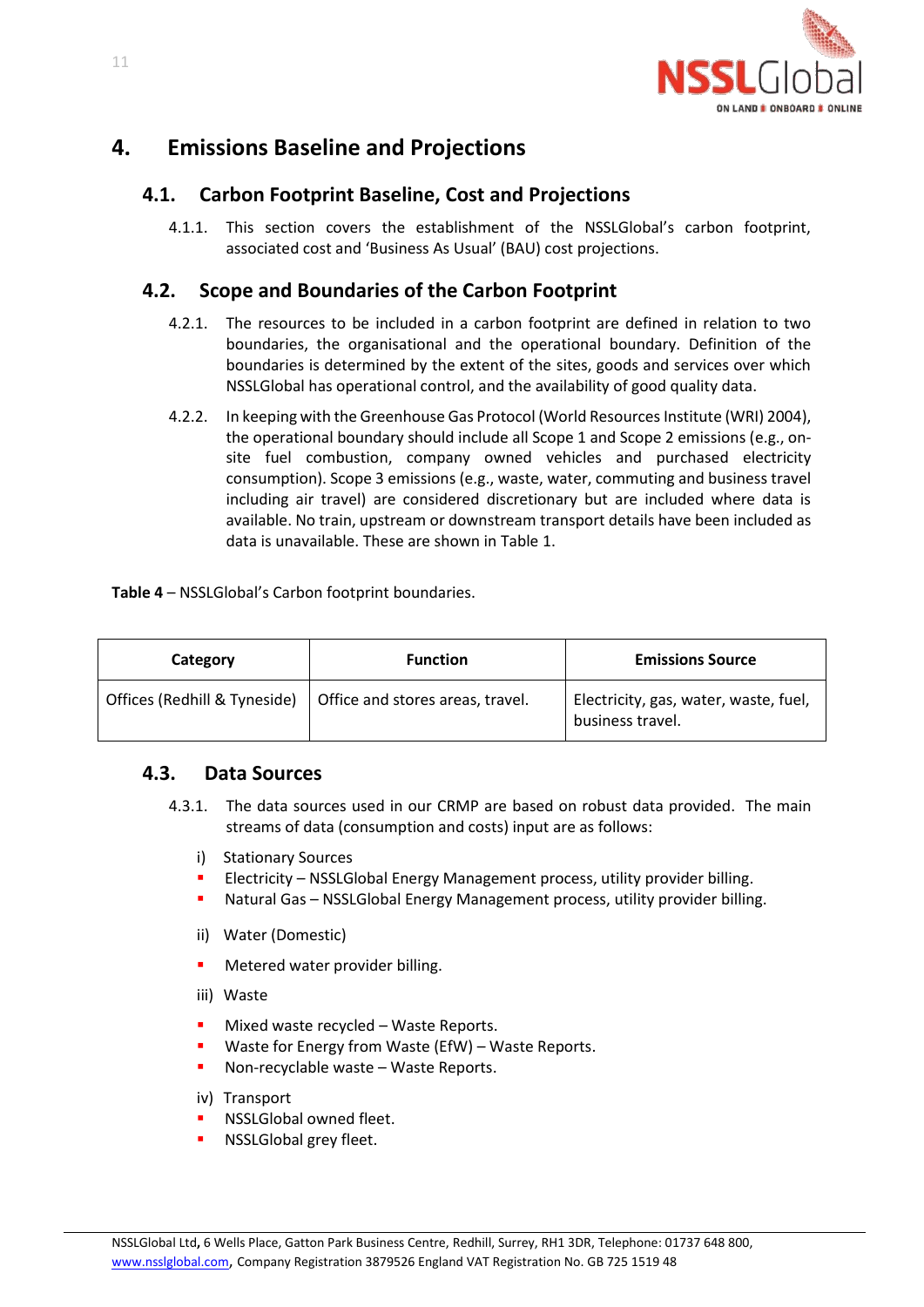

- v) Others
- **■** Business travel.
- 4.3.2. Data is collated and converted to a  $CO<sub>2</sub>e$  tonnage. The annual SECR reporting information is used. Data is reported as shown i[n Table 3.](#page-8-0)

<span id="page-12-2"></span>**Figure 2** – Date Stream Reporting Organisation.



## <span id="page-12-0"></span>**4.4. Carbon Footprint Baseline and Cost**

- 4.4.1. NSSLGlobal's overall Carbon Footprint for the Baseline year of 2020 was 342.9 tCO2e.
- 4.4.2. The pie chart at [Figure 3](#page-12-3) shows that gas constitutes 51.23% of the 2020 Carbon Footprint with electricity (35.05%) and transport fuel (13.72%) representing the two next largest contributors.

<span id="page-12-3"></span>**Figure 3** – Carbon Footprint Percentage Pie Chart.



# <span id="page-12-1"></span>**4.5. Business As Usual (BAU)**

4.5.1. Analysis of projected emissions and the expected impact of BAU allows an evaluation of how the organisation's carbon emissions will change over time in terms of tCO2e emitted and cost.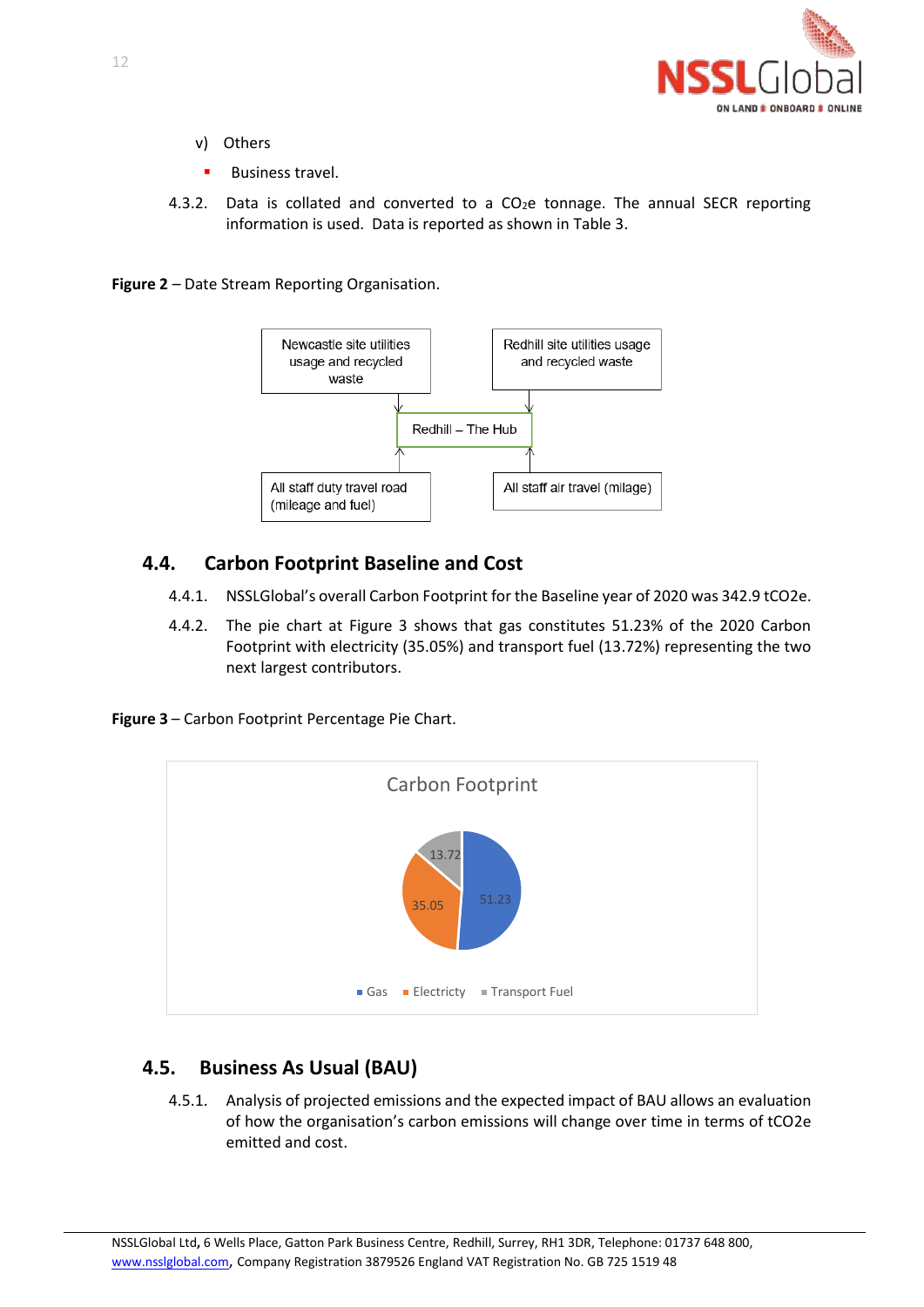

- 4.5.2. The results of the BAU analysis help to explain what is happening in the short and long term, what is happening to different parts of the footprint e.g., gas and electricity, and the current importance of the grid emission factor forecast, including the level of uncertainty in relation to this beyond a certain point.
- 4.5.3. Within the next 5 years, the organisation will potentially see changes with the planned refurbishments for the Redhill site or the possible increase in the number of sites or employees as NSSLGlobal grows as a business. This will be captured in annual updates to this plan if and when they arise.

# <span id="page-13-1"></span><span id="page-13-0"></span>**5. Carbon Reduction Projects**

## **5.1. Introduction**

- 5.1.1. In order to continue achieving emissions reductions and avoiding financial exposure, NSSLGlobal has a number of projects already in progress and is also committed to identifying and implementing new carbon saving projects.
- 5.1.2. Emissions from the 2 UK sites will be reduced through a combination of property rationalisation, behaviour change, energy efficiency measures and purchasing renewable energy generated elsewhere.
- 5.1.3. Emissions from transportation (vehicles owned/leased by NSSLGlobal) and grey fleet (vehicles owned by employees but used for driving for work) have been reduced through the electrification of cars and vans (long term aim for NSSLGlobal owned vehicles), behaviour change and hybrid working practices as well as the increased use and upgrade of our video conferencing facilities.
- 5.1.4. The amount of renewable electricity generated in the UK and fed into the national grid is increasing each year thus reducing the emissions from electricity used by NSSLGlobal, this is known as 'the greening of the grid'. Technological developments increase the efficiency of vehicles each year thus reducing emissions for each mile driven. This is referred to as 'with improved vehicle efficiency'.

## <span id="page-13-2"></span>**5.2. Progress to Date**

- 5.2.1. The following initiatives and projects have already been completed or implemented since 2019. The carbon emission savings achieved by these schemes will therefore have already contributed towards NSSLGlobal's carbon reductions and corresponding savings will therefore be included in the baseline carbon footprint for 2020/1.
	- **•** PIR lighting controls.
	- Bike Racks to encourage cycling to work.
	- Water restrictors on taps within restrooms and small kitchen areas.
	- Replacement of LED lighting (100% complete).
	- **•** General refurbishments of toilets and utility areas (waterless urinals and eco toilets).
	- 2 x EV points at our Redhill site free to use for employees.

# <span id="page-13-3"></span>**5.3. Planned Future Projects**

5.3.1. The projects identified below are a sample of those that have been selected for implementation within the period 2021 to 2023 because they either generally provide the largest proportion of savings or were already planned for delivery as part of an ongoing programme of works and post the ESOS report.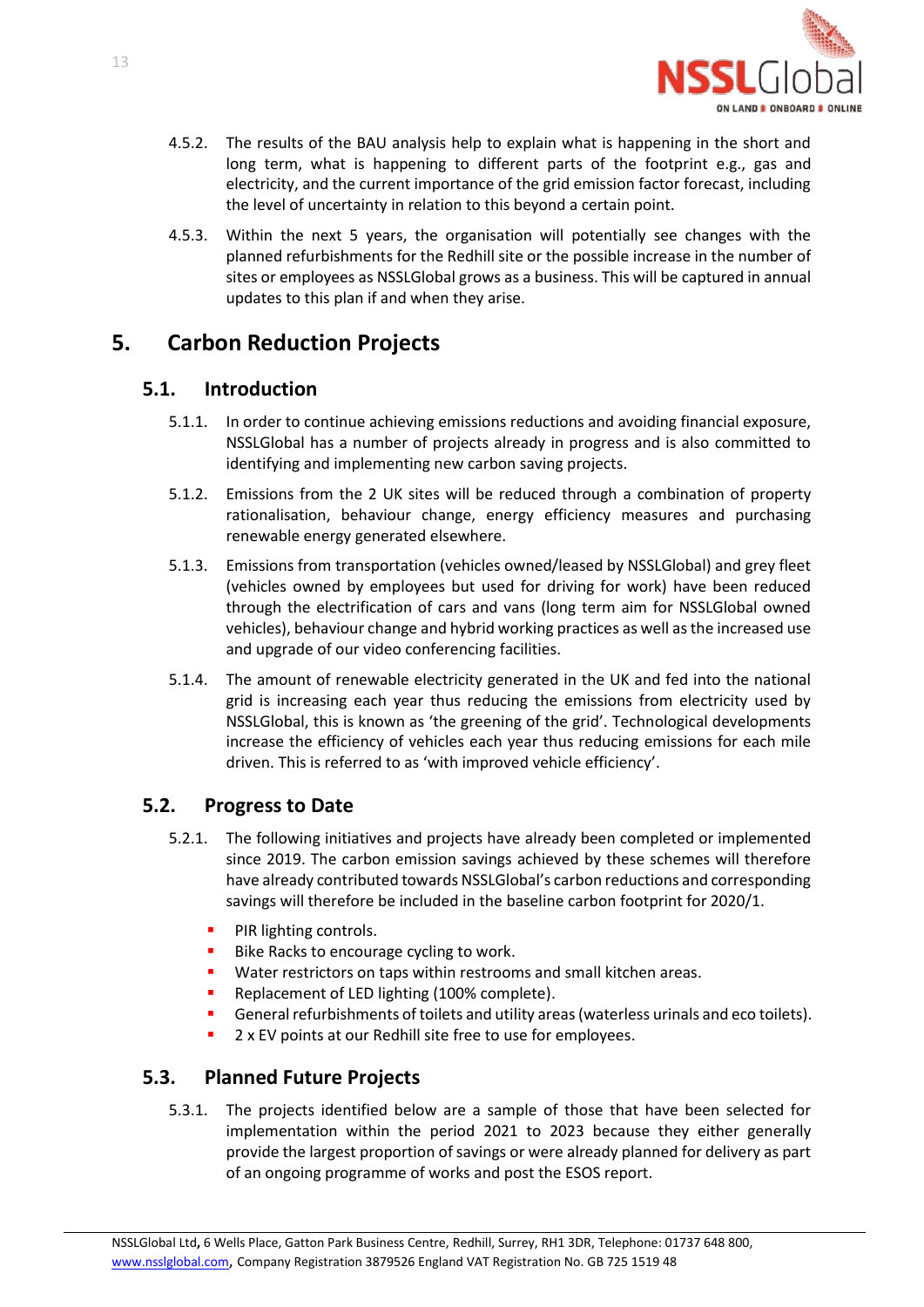

#### <span id="page-14-0"></span>**5.3.2. Energy**

- Pipe lagging for A/C etc (ESOS report & TM44 report).
- The provision of a green energy gas supplier in late 2021 should show reductions in 2022 and onwards.
- Investment in collaborative tools to reduce travel internally within NSSLGlobal and customers and suppliers.

#### <span id="page-14-1"></span>**5.3.3. Travel/Transport**

- Replacement company vehicles will be more environmentally friendly (Hybrid or electric vehicles producing less CO2 emissions).
- Two free hybrid/electric vehicle charging points are already fitted at the Redhill site and are free to use for staff to encourage greener staff vehicles; we are also reviewing whether to add one in our Newcastle office and we will ensure that we have sufficient charging points in the future as part of our continuous improvement and as more electric vehicles are utilised by NSSLGlobal (including grey fleet).
	- Improved/innovative organisation/planning of field service engineers (1 person, two jobs, 1 trip).
	- Hybrid working to reduce driving for work.
	- Investment in collaborative tools to reduce travel within NSSLGlobal and customer/suppliers.
	- Further incentives for staff for cycling to work alongside purchasing electric vehicle/hybrid cars.

#### <span id="page-14-2"></span>**5.3.4. Waste**

- Continued provision of facilities for recyclable materials.
- **■** Staff awareness training.

#### <span id="page-14-3"></span>**5.3.5. Water**

**.** Implementation of water conservation measures identified through waterless urinals, eco toilets and tap restrictors.

# <span id="page-14-5"></span><span id="page-14-4"></span>**6. Management and Delivery of the Carbon Reduction Plan**

## **6.1. Introduction**

6.1.1. In order to ensure that there is effective and ongoing ownership of the CRMP, it is important to have a fully defined governance structure. NSSLGlobal will adopt the following structure for management accountability.

## <span id="page-14-6"></span>**6.2. The Carbon Reduction Management Committee**

- 6.2.1. The Carbon Reduction Management Committee (CRMC) has responsibility for implementing the strategic direction and implementation of the CRMP. The CRMC will be part of the Senior Management Board (SMB) responsibilities and is convened and chaired by the CEO.
- 6.2.2. The remit of the CMC includes:
	- Be the champion for carbon reduction and managing performance against its targets.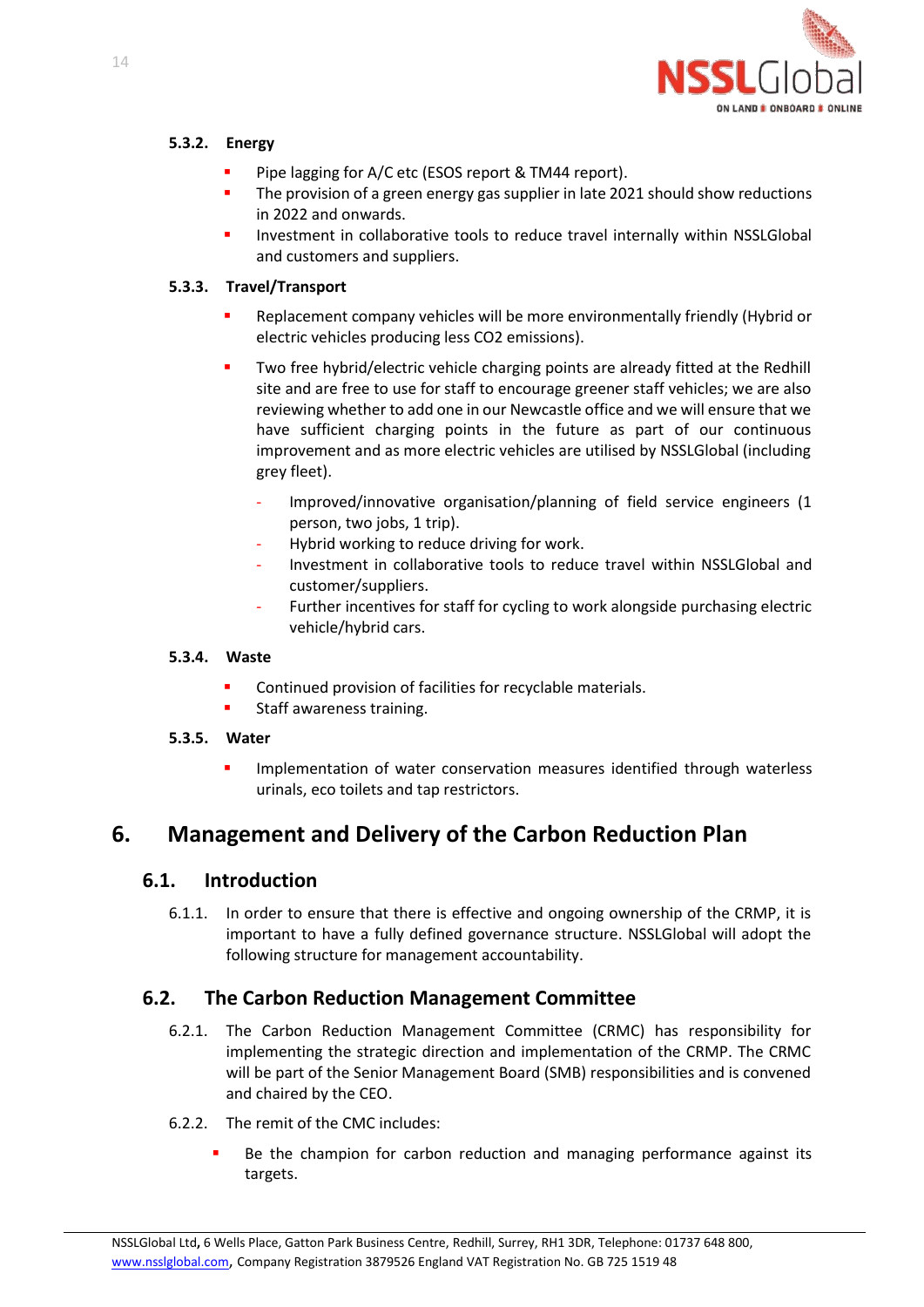

- **■** Staff focal point for development of new carbon reduction projects and energy saving suggestions for consideration by the Senior Management.
- Ensuring effective communication of the organisation's policies to staff, customers and suppliers thereby raising the profile of and promoting environmentally sustainable behaviour by all.

#### <span id="page-15-0"></span>**6.3. Resourcing and Ownership**

- 6.3.1. The CRMP and carbon saving targets are approved by the CEO and the Senior Management team, providing endorsement and a clear commitment at the highest level, reinforcing the need for action across the organisation. The specific objectives of the CRMP will be included in the organisation's strategic plan and other high-level plans.
- 6.3.2. Key stakeholders at all levels of management will provide overall support for promoting a culture of carbon reduction.
- 6.3.3. The CRMP will be published on the company website, and on the Intranet, thus leading by example and saving paper and distribution costs.
- 6.3.4. The key to success of this CRMP is effective engagement with staff and the local communities where required. Everyone has a role to play in embedding and delivering the CRMP and collaborative working is essential to deliver the desired carbon savings.

#### <span id="page-15-1"></span>**6.4. The Internal Delivery Model**

- 6.4.1. Green Champions (senior management and enthusiastic employees) will be appointed by the CEO and will be members of the Carbon Management Committee (CMC). Their task is to encourage good environmental practices amongst colleagues by setting an example in their own work places.
- 6.4.2. Green Champions implement energy saving activities within their area, from educating and encouraging staff to monitoring and evaluating energy usage and identifying opportunities for reduction. The scope covers carbon reduction, energy saving, recycling, travel reduction, and climate impacts.

#### <span id="page-15-2"></span>**6.5. Communication and Training**

- 6.5.1. Knowledge transfer is a key performance indicator for NSSLGlobal. The expansion of Green Champions must be associated with the provision of management information on carbon consumption at department level. This management information would be important to ensuring that the Green Champion role is given sufficient status.
- 6.5.2. A planned approach to raising carbon reduction awareness through the development of a robust communications and awareness strategy will be put in place.
- 6.5.3. There are many avenues of communication available and these will be fully utilised in promoting the carbon reduction message to all staff and visitors. Effective communication and engagement are the key to success. It is recognised that substantial cultural change will take time to deliver.
- 6.5.4. Performance Data and Initiatives for awareness include:
	- Joining induction training.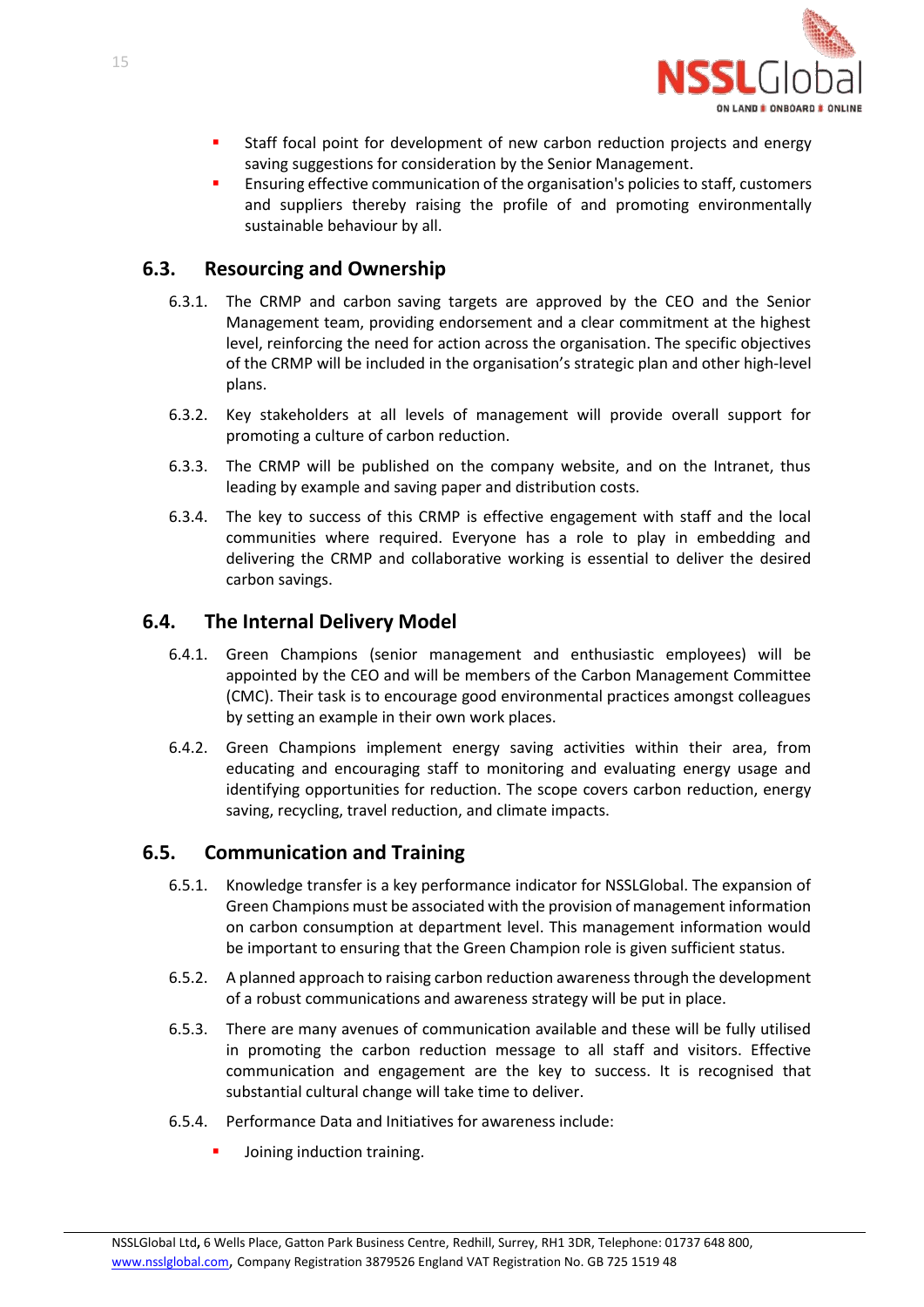

- Ongoing awareness via newsletters, intranet and noticeboards as well as promotion of how staff can be involved and contribute to progress and the generation of new carbon reduction ideas (e.g., a "Green day at work").
- 6.5.5. The progress of the CRMP is regularly monitored by the Compliance and Safety Manager and formally report to the CMC ensuring that all major stakeholders are kept informed.

# <span id="page-16-1"></span><span id="page-16-0"></span>**7. Progress Reporting**

## **7.1. Yearly Updates to the Carbon Reduction Management Plan**

- 7.1.1. The CRMP is viewed as a 'live' document and it is envisaged this will change on an annual basis as the organisation's estate changes and planning assumptions become reality. To ensure that the CRMP remains 'fit for purpose' to deliver targeted carbon savings, this document will be reviewed at least on an annual basis. This process will be overseen by the CEO and form part of the EMS Management Review meeting agenda.
- 7.1.2. Specifically, the following areas of the CRMP will be subject to annual review:
	- **•** Progress towards overall carbon reduction target including CO<sub>2</sub>e savings against target and quantifiable benefits.
	- **•** Progress with identified carbon reduction projects.
	- **·** Financial savings achieved as a result of carbon reduction projects.
	- Costs of the programme.
	- **■** Wider benefits.
	- **■** Stakeholder engagement.
	- Risk Register.
- 7.1.3. The annual progress review report will be placed on the intranet.
- 7.1.4. Environmental and Social Governance annual reports are also submitted to the parent company in Norway, this also covers scope 1, 2 & 3 reporting.

## <span id="page-16-2"></span>**7.2. Data Collection and Management**

- 7.2.1. Data measuring the progress of the CRMP will be collected quarterly where possible and presented to the various relevant levels of governance.
- 7.2.2. The data collected will include:
	- Progress on specific projects.
	- **•** Details of the performance of the variables contributing to the emissions in the quarter such as utilities, water, fuel, waste generated.

## <span id="page-16-3"></span>**7.3. Other Reporting Requirements**

7.3.1. NSSLGlobal will continue to fulfil requirements to report on environmental performance through a range of other mechanisms as required.

# <span id="page-16-4"></span>**7.4. Annual Improvement Action Plan**

7.4.1. Following each Annual Review, an Annual Improvement Action Plan (AIAP) will be compiled in response ensuring that Carbon Management remains on track. This